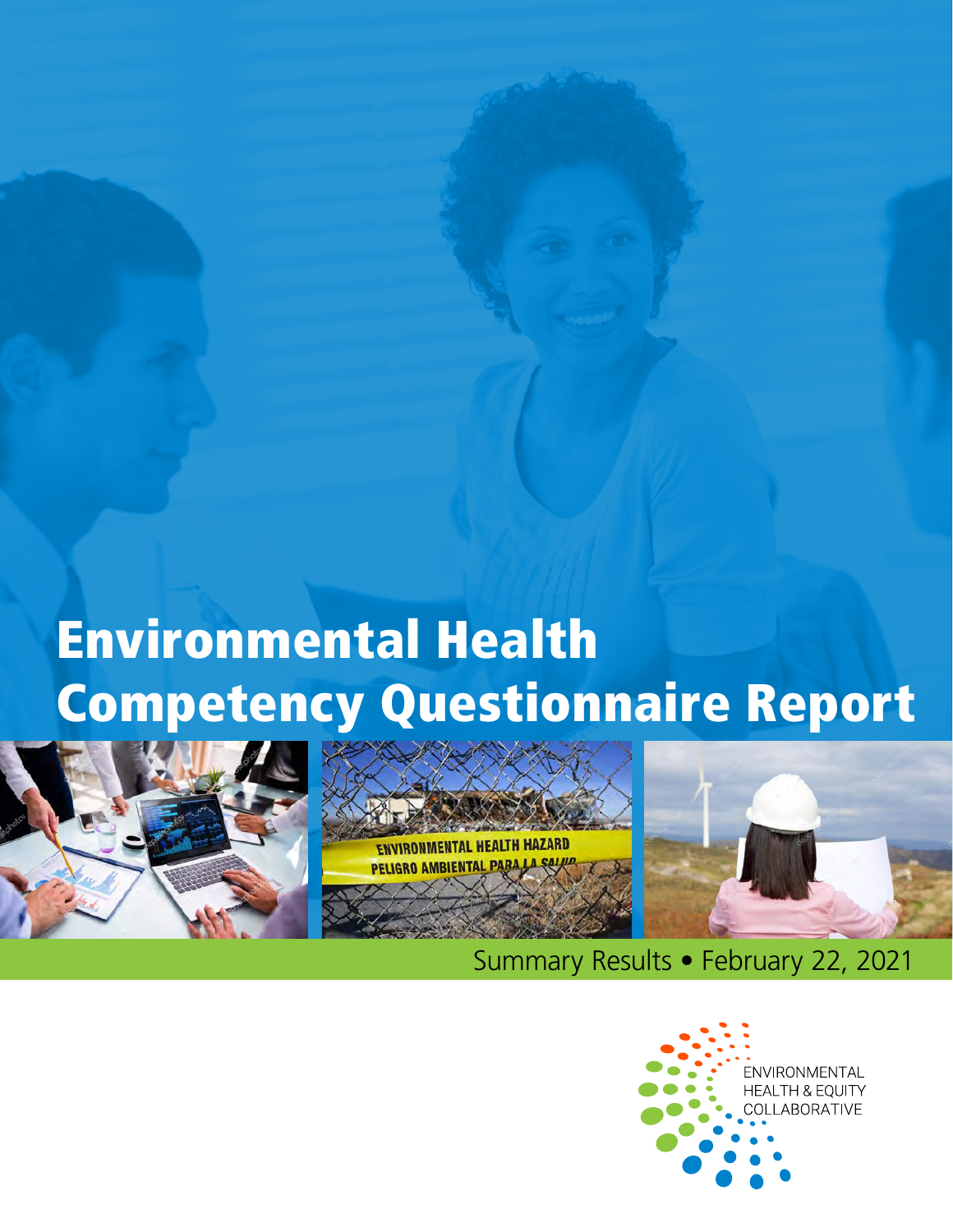# SUMMARY REPORT OF QUESTIONNAIRE FINDINGS

United States of 2020, the Environmental Health & Equity Collaborative's Education and<br>Workforce Committee undertook an assessment of current environmental health workforce<br>needs related to specific knowledge, skills and c Workforce Committee undertook an assessment of current environmental health workforce needs related to specific knowledge, skills and competencies. Ultimately, the committee recruited a total of 51 respondents from a variety of environmental health backgrounds to take its questionnaire.

The effort was conducted in response to both anecdotal evidence of a lack of sufficiently prepared graduates to fill current entry-level environmental health positions, as well as insights from a recently published article on the Understanding the Needs, Challenges, Opportunities, Vision and Emerging Roles in Environmental Health (UNCOVER EH) project, which is a joint effort of Baylor University, the National Environmen-tal Health Association, and Centers for Disease Control and Protection<sup>[1](#page-1-0)</sup>. The UNCOVER EH article cited, among other things, an impending loss of veteran environmental health practitioners to retirement and concern related to an insufficient number of trained individuals to fill the gap. The committee's intent was to gather data from coalition members that might illuminate the current environmental health workforce situation and needs related to entry-level positions in the field.

<span id="page-1-0"></span><sup>1</sup> Gerding, Justin A., Elizbeth Landeen, Kaitlyn R. Kelly, Sandra Whitehead, John Sarisky, and Bryan Brooks (2019) Uncovering Environmental Health: An Initial Assessment of the Profession's Health Department Workforce and Practice. Journal of Environmental Health (81/10), 24-33.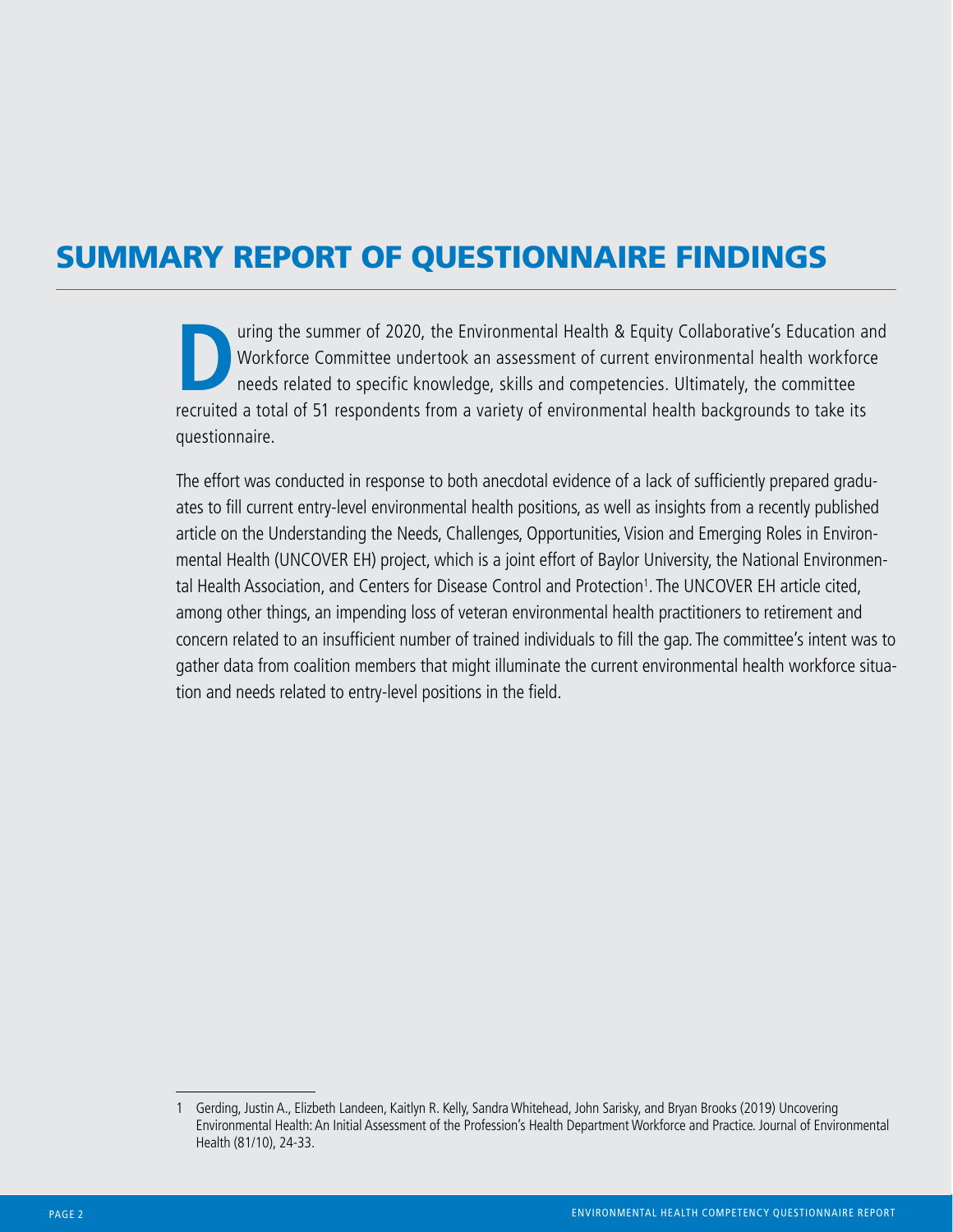# QUESTIONNAIRE RESPONSES

# Job Positions and Areas of Employment

Fifty-one people responded to the questionnaire. The majority of respondents are environmental health directors or managers and environmental health specialists involved in the hiring of entry-level environmental health professionals, followed by bureau chiefs, environmental health professors and a variety of environmental health practitioners also involved in entry-level hiring within their organizations (Table 1).

The overwhelming majority of respondents work for local or state health departments, followed by a small number working in the U.S. Public Health Service (USPHS) and U.S. International Health Services (USIHS) (Figure 1). Respondents work in a variety of environmental health employment areas, with food safety and sanitarian leading the work-area categories, followed by environmental health education, environmental issues/monitoring, and recreational environmental health (Table 2). Numerous "other" categories were listed as well, highlighting the diversity of opportunities available in the field (Table 3).

| <b>Job Title/Positions</b>              | <b>Total</b><br><b>Responses</b> | <b>Job Title/Position</b>               | <b>Total</b><br><b>Responses</b> |
|-----------------------------------------|----------------------------------|-----------------------------------------|----------------------------------|
| Environmental Health Manager            | 8                                | <b>Health Assessor</b>                  |                                  |
| Director                                | 6                                | Consultant/Educator                     |                                  |
| <b>Bureau Chief</b>                     | 3                                | <b>Emergency Preparedness Director</b>  |                                  |
| Assistant Professor                     | $\overline{2}$                   | Director of Training                    |                                  |
| Environmental Health & Safety Manager   | 2                                | Director, Environmental Public Health   |                                  |
| Project Manager                         | 2                                | District Standardization Officer        |                                  |
| Senior Environmental Health Officer     | 2                                | Division Director                       |                                  |
| Environmental Health Specialist II      | 2                                | Env. Epidemiology Program Manager       |                                  |
| Toxicologist                            | $\overline{2}$                   | Environmental Health Administrator      |                                  |
| <b>Assistant Environmental Director</b> |                                  | Environmental Health Officer            |                                  |
| Assistant Public Health Administrator   |                                  | Environmental Health Program Supervisor |                                  |
| Chief Sanitarian                        |                                  | President & Principal                   |                                  |
| Environmental Health Specialist         |                                  | Registered Nurse                        |                                  |
| Environmental Health Specialist IV      |                                  | Safety and Health Expert                |                                  |
| Environmental Health Specialist, Sr.    |                                  | State Environmental Health Director     |                                  |
| Food Safety Inspection Inspector        |                                  | Health Assessor                         |                                  |

#### TABLE 1. JOB TITLE/POSITION OF RESPONDENTS (N=51)

Additional job positions submitted by respondents included:

- Family and Woman-Owned Small Business
- **E** Fnvironmental Health Bureau
- Radon Mitigation Contractor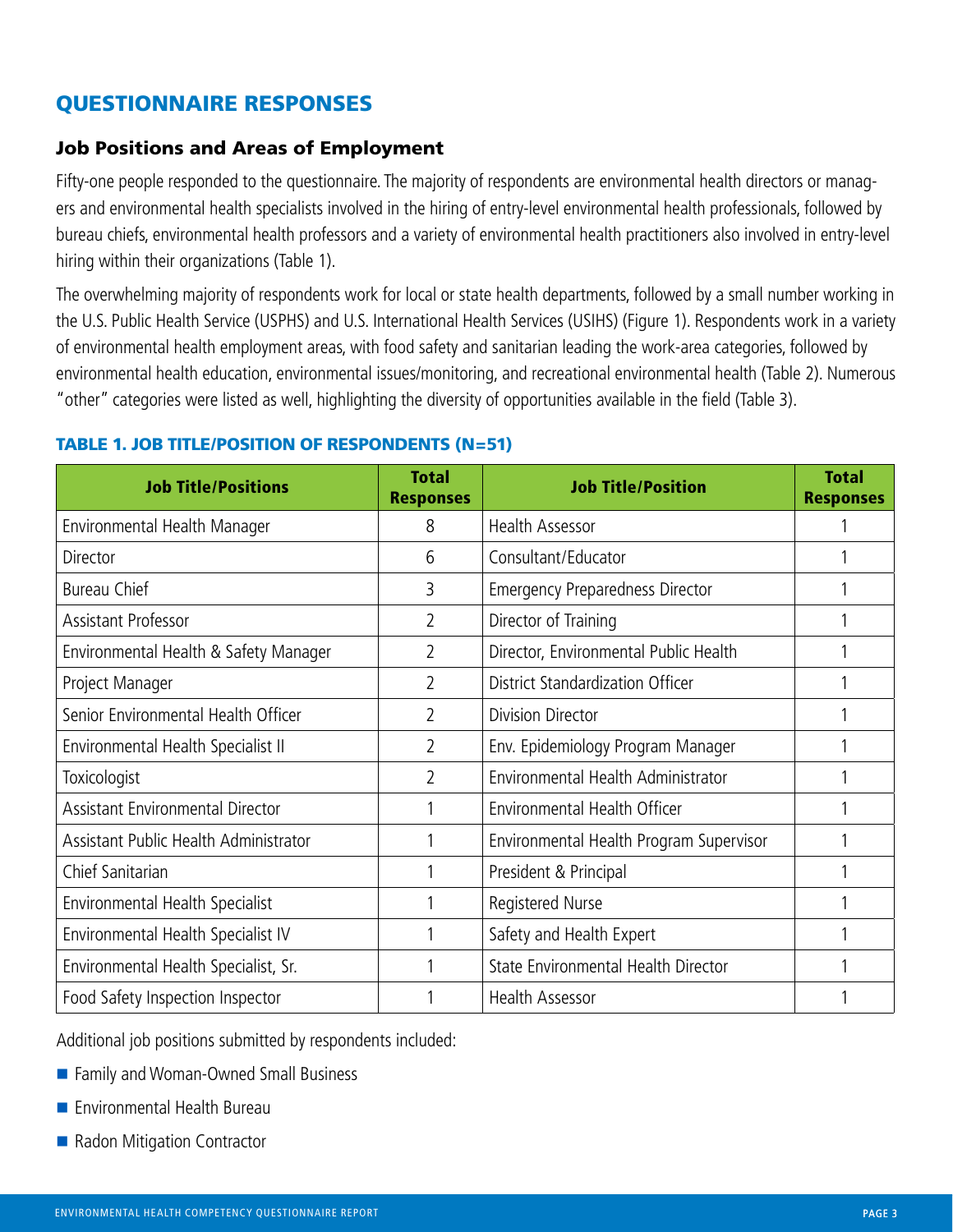

**Figure 1. Distribution of Respondents Working at Government Agencies — Local, State, Federal, Tribal, etc. (N = 41)**

| TABLE 2. DISTRIBUTION OF RESPONDENTS' AREAS OF ENVIRONMENTAL HEALTH EMPLOYMENT |  |
|--------------------------------------------------------------------------------|--|
|--------------------------------------------------------------------------------|--|

| <b>Environmental Health Employment Area (N = 51)</b> | <b>Percentage of Respondents (N=51)</b> |
|------------------------------------------------------|-----------------------------------------|
| Food Safety                                          | 49.02%                                  |
| Sanitarian                                           | 49.02%                                  |
| Environmental Health Education                       | 33.33%                                  |
| Environmental Issues/ Monitoring                     | 33.33%                                  |
| Recreational Environmental Health                    | 33.33%                                  |
| Water or Wastewater Treatment                        | 29.41%                                  |
| <b>Emergency Preparedness and Response</b>           | 25.49%                                  |
| Other                                                | 25.49%                                  |
| Vector Control                                       | 23.53%                                  |
| Solid and HAZMAT Waste Management                    | 9.80%                                   |
| Environmental Justice                                | 7.84%                                   |
| Remediation                                          | 5.88%                                   |
| Air Quality Management                               | 5.88%                                   |
| Climate Change                                       | 5.88%                                   |
| Industrial Hygiene                                   | 5.88%                                   |
| Agriculture or Food Production                       | 3.92%                                   |
| Academic Research                                    | 3.92%                                   |
| Manufacturing                                        | 0.00%                                   |
| Resource Extraction                                  | $0.00\%$                                |
| Laboratory                                           | 0.00%                                   |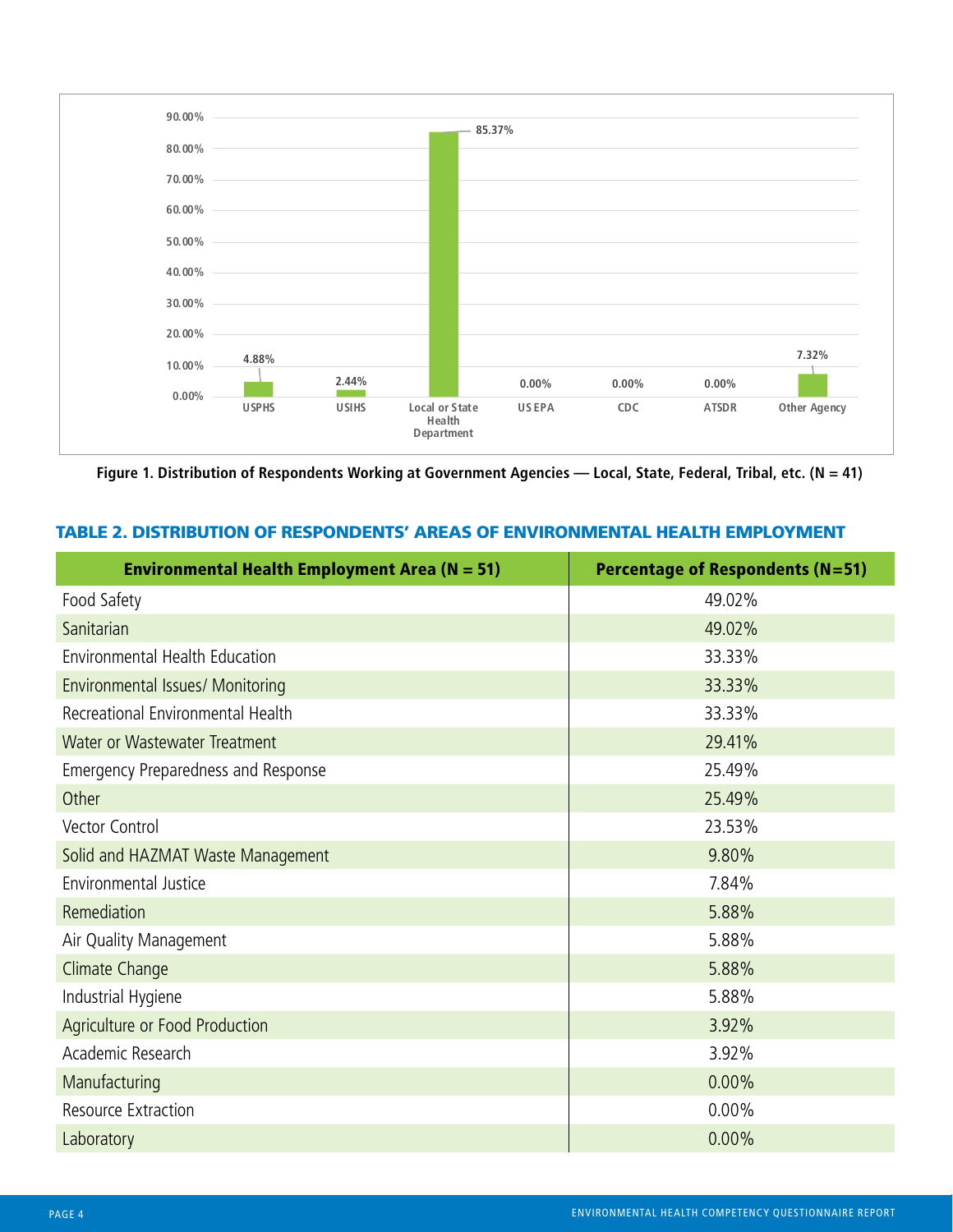#### TABLE 3. OTHER AREAS OF ENVIRONMENTAL HEALTH EMPLOYMENT LISTED BY RESPONDENTS

| Field Response for Air, Land, Water, Retail & Certain Manufactured Foods, Rabies, Septic Tanks, Rabies, Vector, EBL<br>Investigations, Rad & Chemical Emergency Response, Environmental Laboratory (Water, Air, Rad, Milk & Dairy) |  |  |  |  |
|------------------------------------------------------------------------------------------------------------------------------------------------------------------------------------------------------------------------------------|--|--|--|--|
| Hazardous Building Materials Training for Certification, Accreditation and Regulatory Compliance (focusing on the<br>difference between "legal" and "safe")                                                                        |  |  |  |  |
| Health Care                                                                                                                                                                                                                        |  |  |  |  |
| Healthy Homes and Childhood Lead Poisoning Prevention                                                                                                                                                                              |  |  |  |  |
| Injury Prevention                                                                                                                                                                                                                  |  |  |  |  |
| Job Not Related to Environmental Health                                                                                                                                                                                            |  |  |  |  |
| Lead Poisoning Prevention                                                                                                                                                                                                          |  |  |  |  |
| Management                                                                                                                                                                                                                         |  |  |  |  |
| Occupational and Environmental Health Nursing                                                                                                                                                                                      |  |  |  |  |
| Population Health/Public Health Nursing, Infectious and Communicable Disease                                                                                                                                                       |  |  |  |  |
| Radon Mitigation Services                                                                                                                                                                                                          |  |  |  |  |
| Toxicology/Risk Assessment/Exposure Surveillance                                                                                                                                                                                   |  |  |  |  |

#### Entry-Level Hiring Information

Environmental Health Assessment

More than 60% of respondents had hired an entry-level environmental health employee in the last year (October 2019-October 2020) (Figure 2). Lack of funding or no need for new employees are the main reasons for lack of new hires in the past year. Just over 10% of respondents cite "no qualified applicants" or "hiring freeze" as reasons for no new hires in the last year (Figure 3). Interestingly, while a low number of respondents cite "no qualified applicants" (Figure 3) as a reason for not hiring entry-level positions in the last year, 80% of respondents also report a low level of availability of qualified applicants for entry-level, environmental health-related positions (Figure 4). It is possible, though, that last year represented an anomaly with regard to the availability of qualified candidates for entry-level positions in environmental health.



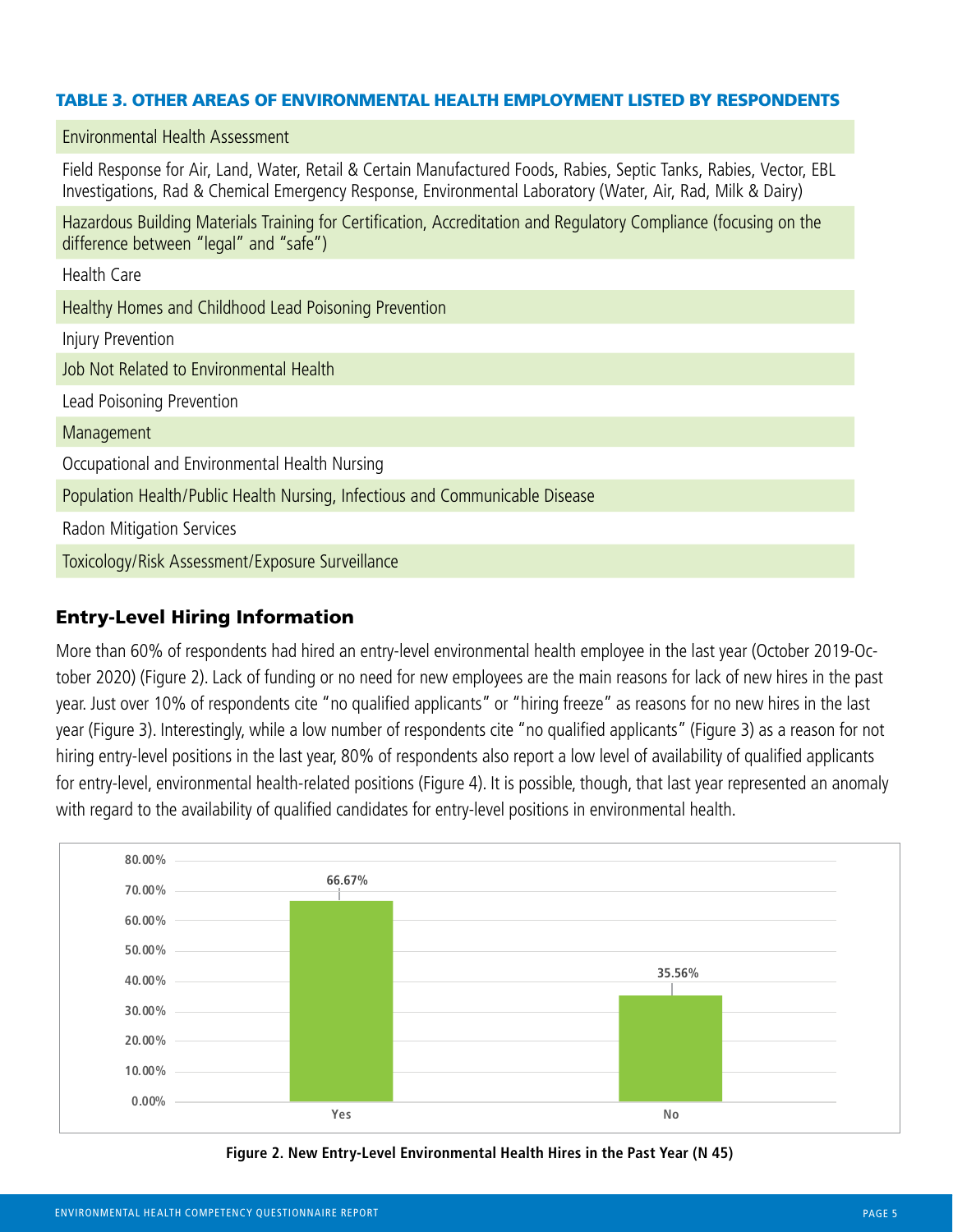

**Figure 3. Reasons Given for Not Hiring (N 17)**



**Figure 4. Respondents' Estimate of the Level of Availability of Qualified Applicants (N 44)**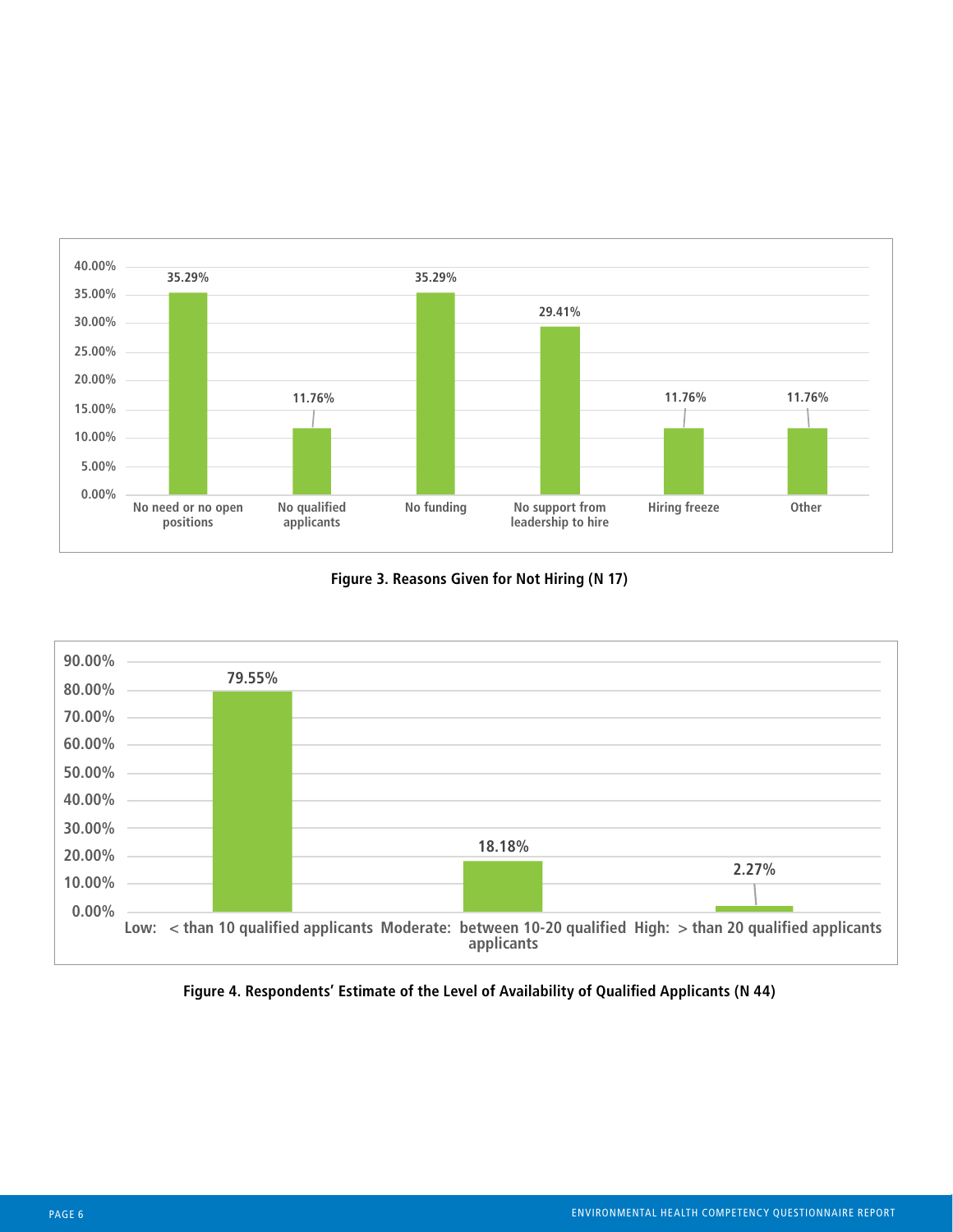# Knowledge, Skills and Competency of Environmental Health Entry-Level Employees

Respondents were asked to rate entry-level employee preparedness in environmental health knowledge and skills areas. These were compiled from a number of sources, including the UNCOVER EH article in the June 2019 issue of the Journal of Environmental Health<sup>1</sup>. The knowledge and skills shown in Figure 5 are areas cited as relevant to entry-level environmental health positions by more than 44% of respondents. More than 50% of these respondents cite somewhat prepared employees in the areas of emergency preparedness and response, disease prevention and indoor air quality, while 50% or more of respondents report employees are not prepared in areas of onsite wastewater, public swimming pools, lead prevention, day care/early child development facilities, body art, campgrounds and recreational vehicles, soils, public drinking water systems, other recreational water (beaches), and healthy homes (Figure 5). These numbers also reflect other questionnaire responses showing a low level of available applicants for entry-level environmental health positions (Figure 4). Additional environmental health program areas respondents cited as necessary skills for entry-level environmental health positions are listed in Table 4.

Respondents were also asked to rate levels of proficiency in entry level hires in a variety of EH related competencies. Competencies were chosen by the Committee partially based on consultation with APHA, the NCEH, CDC, and a recently published review of current EH Competencies that are in use around the world in a report by Augustin Martin and Megan Latshaw of Johns Hopkins University<sup>2</sup>.

Competencies shown in Figure 6 are those cited as relevant to entry level EH positions by more than 50% of respondents. Competency assessments show respondents observe "very proficient" competency levels for computer and information technology, problem solving and reporting, documentation and record keeping. Fifty percent or more respondents find employees "proficient" in collaboration, communication, cultural sensitivity, information gathering, project management, and risk assessment (Figure 6). Areas cited as "not proficient" by at least 40% of respondents included assessment and analysis, community engagement, conflict resolution, cross sector resolution, GIS, organizational behavior, risk communication, systems thinking and toxicology (Figure 6)**.** 

# TABLE 4. ADDITIONAL ENVIRONMENTAL HEALTH PROGRAM AREA SKILLS RESPONDENTS CITED AS NECESSARY FOR ENTRY-LEVEL ENVIRONMENTAL HEALTH POSITIONS

| Climate Change                                                                                 |
|------------------------------------------------------------------------------------------------|
| <b>Customer Service</b>                                                                        |
| Database Management/Epidemiology/Statistics                                                    |
| Health/Risk Assessment                                                                         |
| Hotel/Tourist Establishment Inspections, Outbreak Investigation                                |
| Public Accommodations, Septic Tank Pumping Contractors, Jails/Prisons, Cosmetics Manufacturing |
| Tourist Establishment Inspections (Hotel/Motel), Migrant Labor Camp Inspections                |
|                                                                                                |

<span id="page-6-0"></span><sup>2</sup> Martin, Augustin and Megan Latshaw (2020) Environmental Health Competencies, Prepared for the Environmental Health & Equity Collaborative's Workforce and Education Workgroup.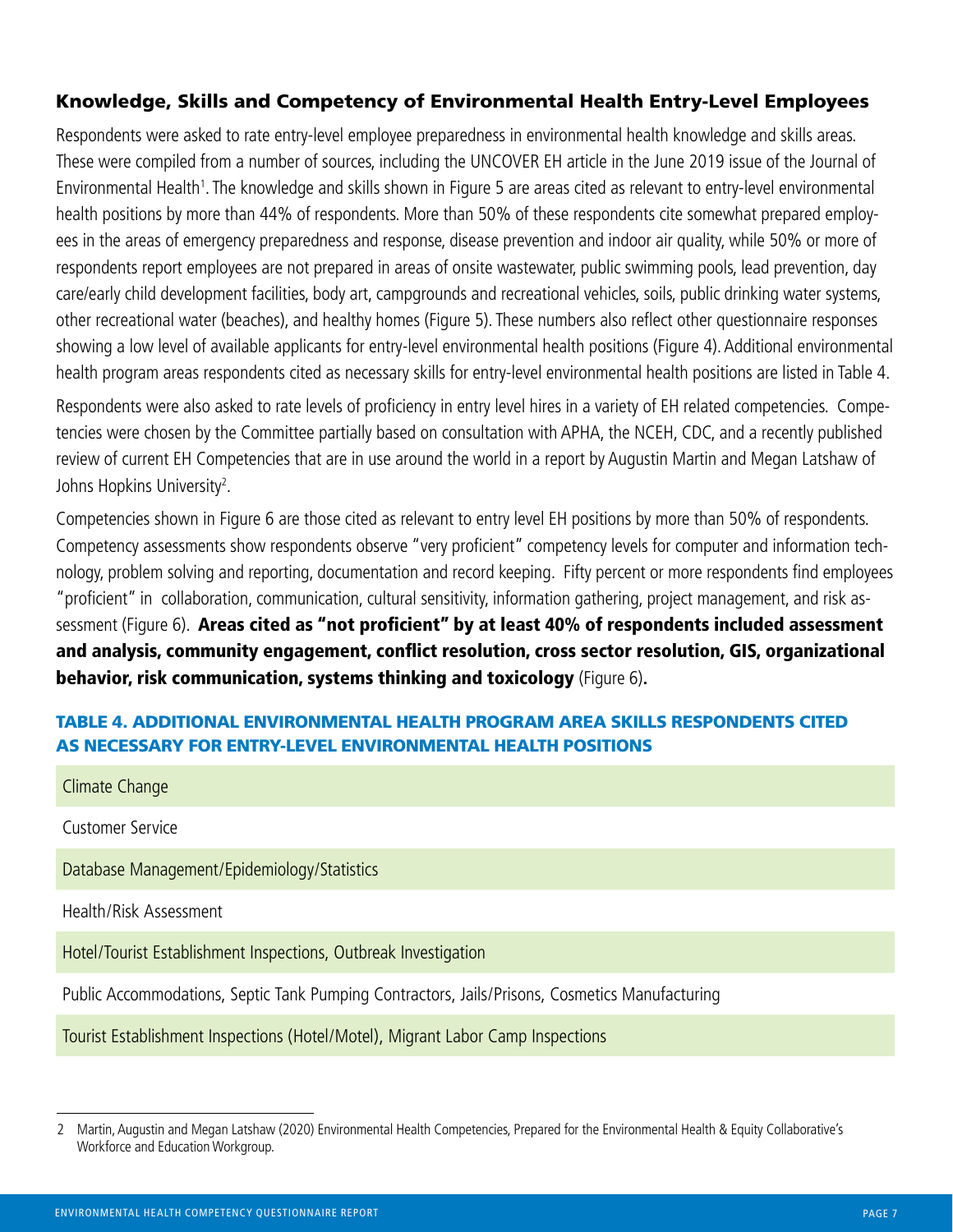

**Figure 5. Desired Level of Preparedness for New Environmental Health Hires vs. Assessed Levels**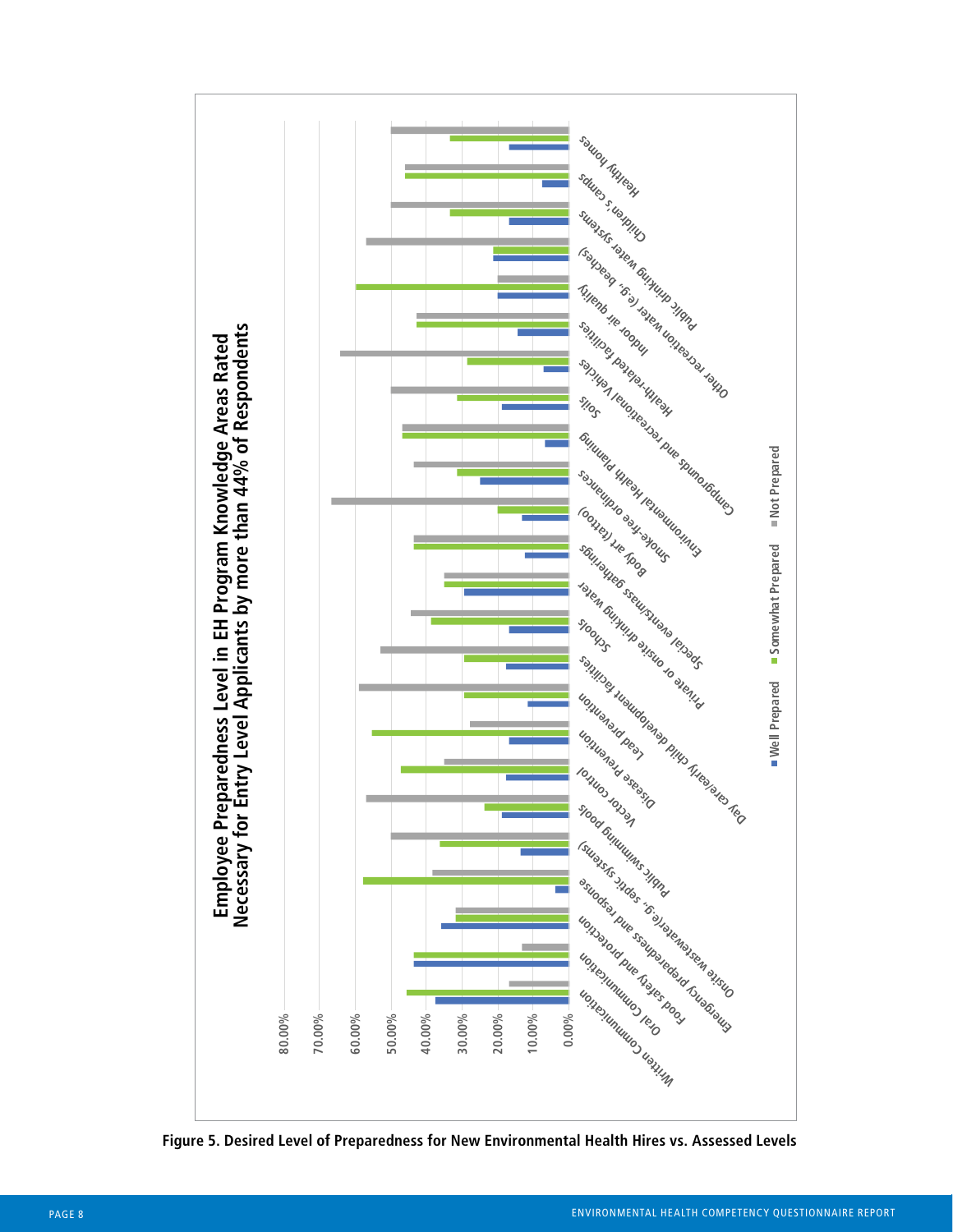

**Figure 6. Entry-Level Competencies of New Hires (N=29)**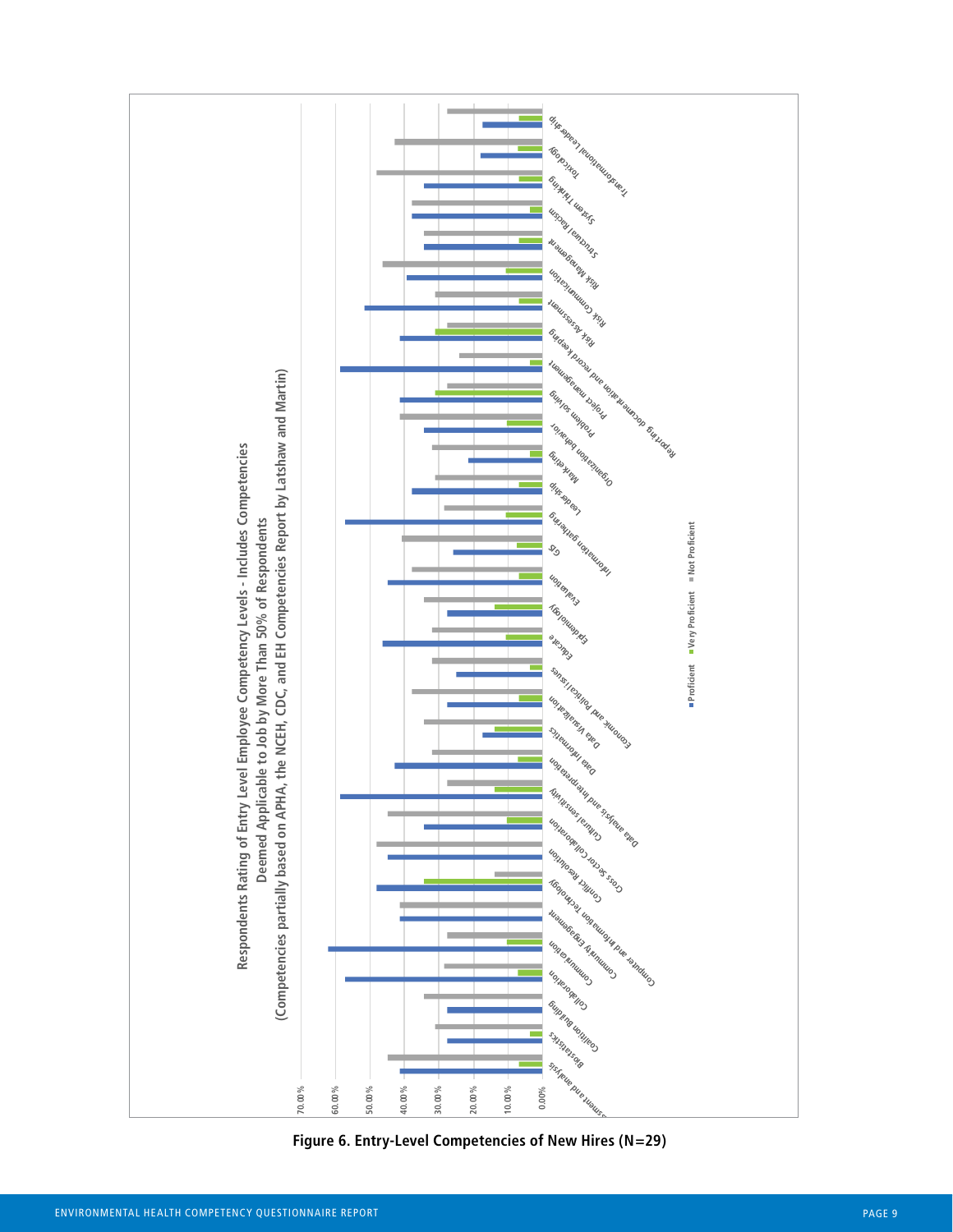Other comments noted in response to this question include:

- Novice environmental health specialists are well educated but can't communicate easily with restaurant workers who are often oral oral culture learners and may learn better through demonstration.
- Novice environmental health employees have a lack of strategic thinking/planning related skills.

# Knowledge, Skills and Competency-Based Training for New Environmental Health Hires

Respondents were asked if their organizations provide training to increase environmental health knowledge and skills among new hires. Figure 7 shows that about 20% of respondents said they provide some type of training.



**Figure 7. Number of Respondents Whose Organization Provides or Encourages Environmental Health Program Area Training to Increase Knowledge and/or Skills of New Environmental Health Hires (N 34)**

Figure 8 shows that a larger percent of organizations provide environmental health competency-based training. Numerous additional types of training choices other than those listed in the questionnaire were also provided by respondents. These are shown in Table 5 below.



**Figure 8. Organizations Providing or Encouraging Any Environmental Health Competency-Based Training for New Hires**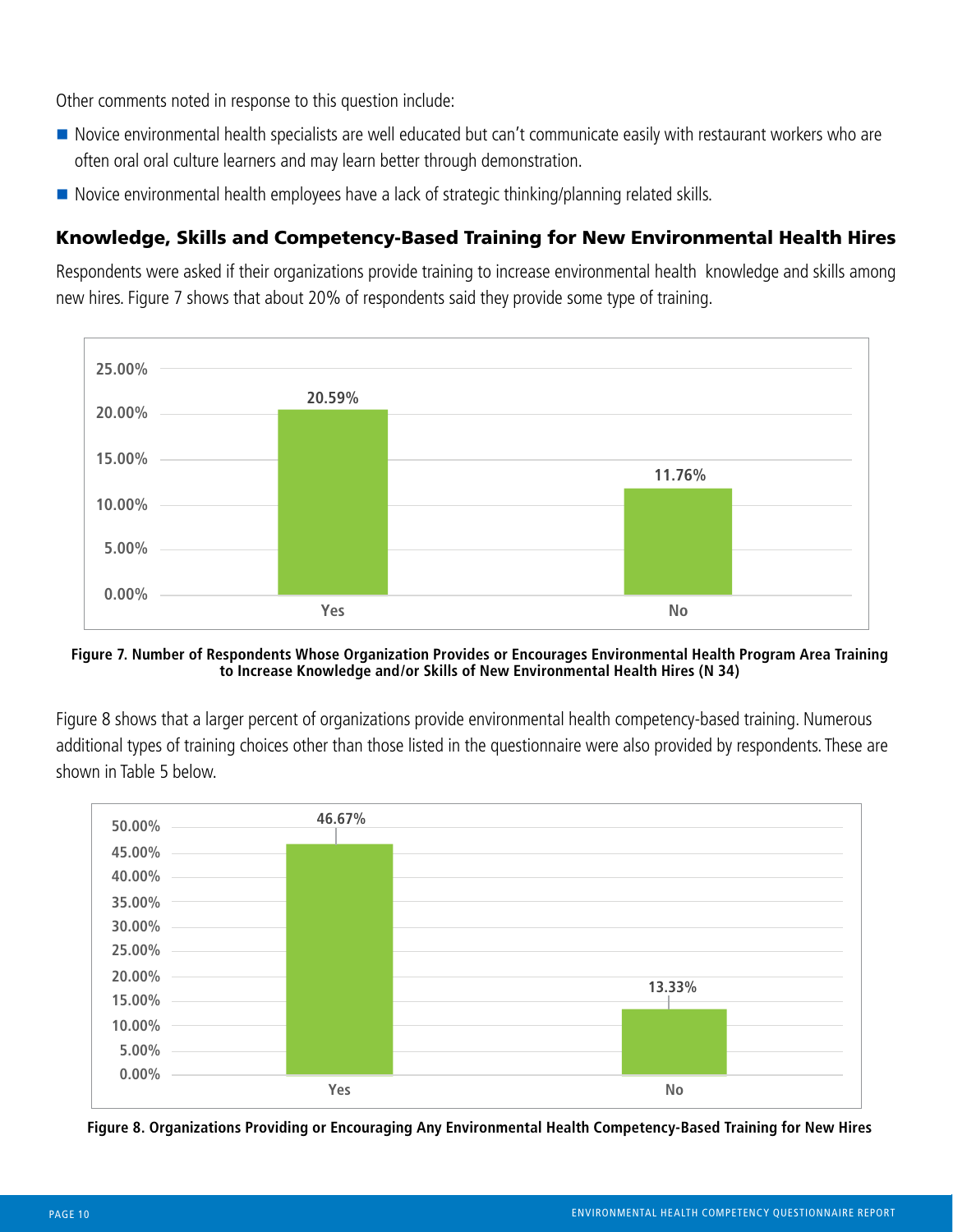#### TABLE 5. OTHER COMPETENCY TRAINING PROVIDED OR ENCOURAGED BY EMPLOYER'S ORGANIZATION

| City Employee Trainings for Risk Management                                                                                                                                |
|----------------------------------------------------------------------------------------------------------------------------------------------------------------------------|
| Climate Change                                                                                                                                                             |
| Communication                                                                                                                                                              |
| Core Competency Training                                                                                                                                                   |
| <b>Diversity Training</b>                                                                                                                                                  |
| Employer Can Provide                                                                                                                                                       |
| <b>Emergency Management</b>                                                                                                                                                |
| Ethics                                                                                                                                                                     |
| FDA National Voluntary Retail Food Regulatory Program Standards Training Courses                                                                                           |
| Geographic Information Systems                                                                                                                                             |
| <b>Information Tech</b>                                                                                                                                                    |
| Internal Training                                                                                                                                                          |
| Leadership                                                                                                                                                                 |
| Problem Solving                                                                                                                                                            |
| <b>Risk Communication Training</b>                                                                                                                                         |
| ServSafe Manager Training                                                                                                                                                  |
| State and National Training/Webinars                                                                                                                                       |
| Communication/Cultural Sensitivity Training/Technical Knowledge                                                                                                            |
| Time Management                                                                                                                                                            |
| Annual Learning about Data Assessment, Communication, Community Engagement, Public Health Science, Program<br>Planning, Leadership, Systems Thinking or Policy Development |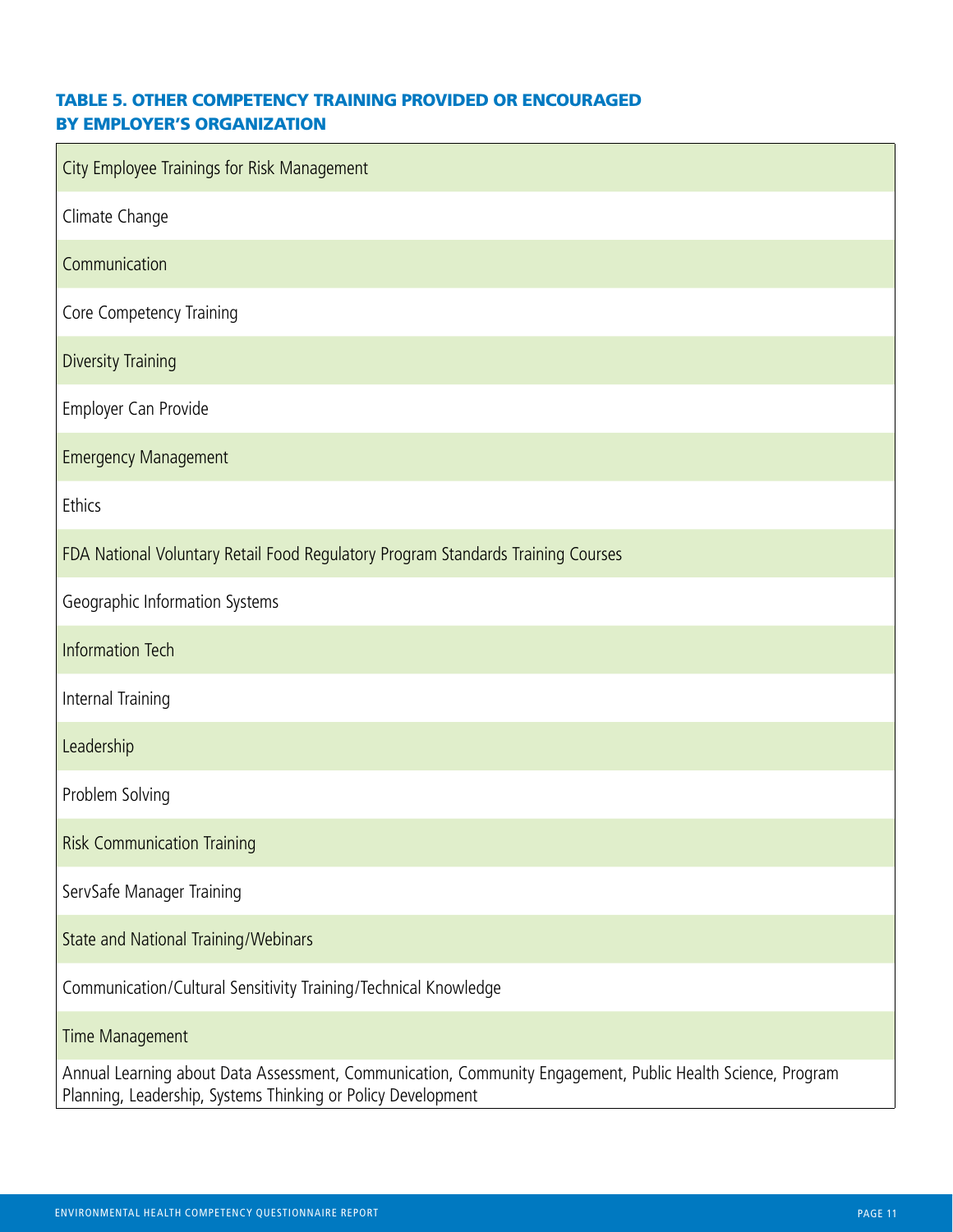# Job Recruitment

All respondents reported advertising job opportunities. Below is a list of recruiting methods and websites utilized by respondents (Table 6).

### TABLE 6. RECRUITMENT STRATEGIES CITED BY RESPONDENTS

| <b>Recruitment Strategies</b>                    | <b>Total</b><br><b>Responses</b> | <b>Recruitment Strategies</b>                 | <b>Total</b><br><b>Responses</b> |
|--------------------------------------------------|----------------------------------|-----------------------------------------------|----------------------------------|
| Indeed                                           | 12                               | General Job Posting Sites                     |                                  |
| State Hiring Website                             | 11                               | Glassdoor                                     |                                  |
| College Campuses - Various Positions & Locations | 5                                | Governments                                   |                                  |
| LinkedIn                                         | 5                                | Handshake                                     |                                  |
| County Website                                   | 4                                | https://careers.sc.gov                        |                                  |
| Agency Facebook Page                             | 3                                | https://jobs.utah.gov/                        |                                  |
| Listserv for Environmental Health                | 3                                | Internal                                      |                                  |
| <b>NEHA Website</b>                              | 3                                | Job Announcement Strategy                     |                                  |
| Agency Website                                   | $\overline{2}$                   | snhd.org (Local Website)                      |                                  |
| Local Newspaper                                  | $\overline{2}$                   | Monster                                       |                                  |
| State Environmental Health Organization Website  | $\overline{2}$                   | Mostly Internal Listing First                 |                                  |
| <b>State Public Health Association</b>           | 2                                | NV Apps Online State Job Application Portal   |                                  |
| USA jobs                                         | $\overline{2}$                   | Sent to Local Universities                    |                                  |
| <b>Academic Public Health Entities</b>           | 1                                | State Dept of Health Web Site                 |                                  |
| Association of Food and Drug Officials           | 1                                | State Health Commissioner Website             |                                  |
| Career Fairs at Major Universities               | 1                                | To Hire Locally - Local Job Posting Locations | 1                                |
| City Website                                     |                                  | Twitter                                       |                                  |
| Civil Service Website                            |                                  | State Environmental Health Association        |                                  |
| Company Website                                  |                                  | Word of Mouth                                 |                                  |

# **Conclusions**

This questionnaire provides an initial look at the availability and environmental health competency level of entry-level environmental health hires. The majority of questionnaire respondents were environmental health practitioners involved in the hiring process in local or state health departments. Respondents work primarily in food safety and as sanitarians, followed by those in environmental health education, environmental issues/monitoring, recreational environmental health, water or wastewater treatment, and emergency preparedness and response.

Questionnaire results show the following:

 Available Qualified Applicants: Respondents report a low number of available qualified applicants for entry-level environmental health positions.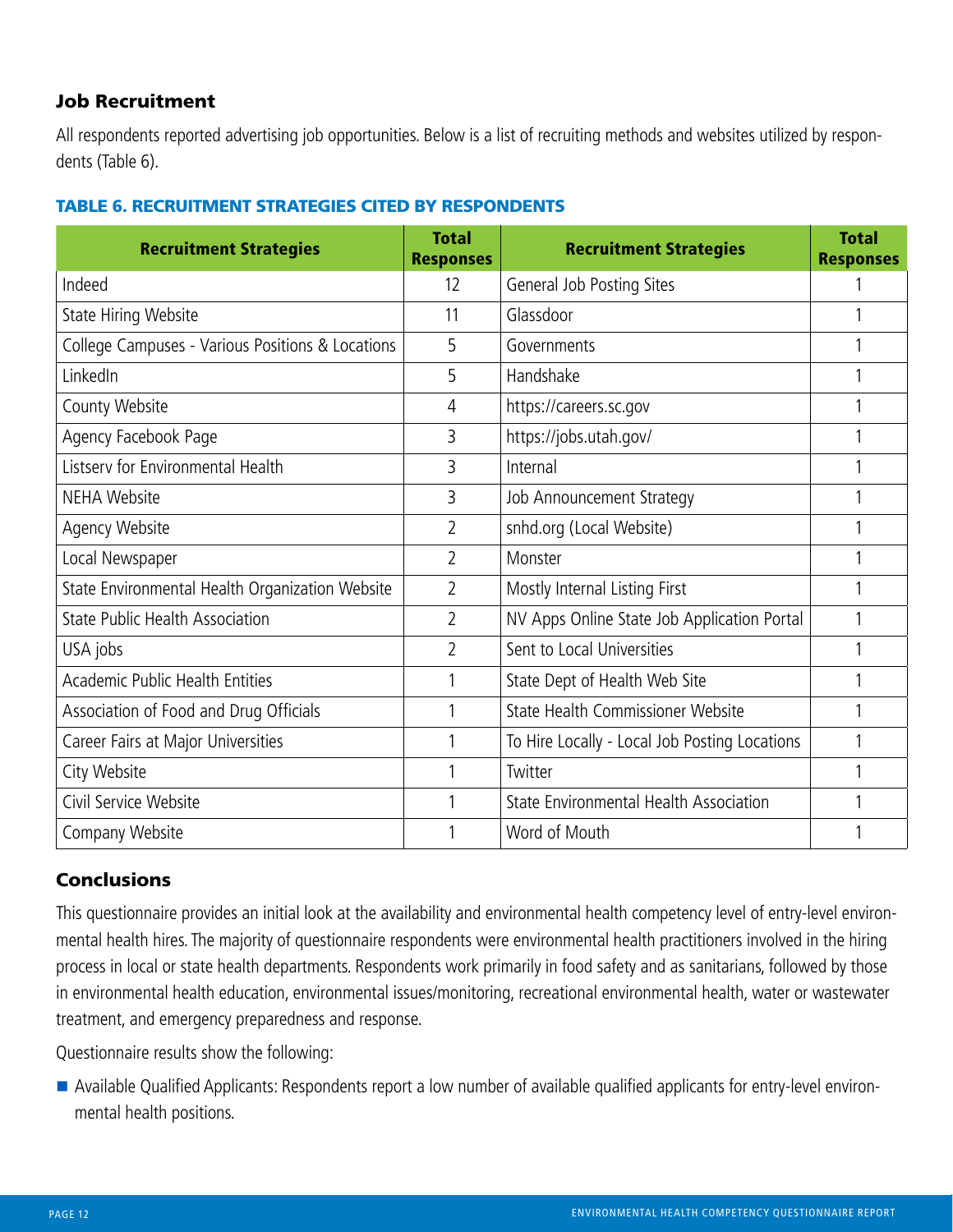- **Employee Preparedness: 50% of respondents report entry-level environmental health employees are not prepared in the** environmental health practice areas most relevant to respondent's job, including onsite wastewater, public swimming pools, lead prevention, day care/early child development facilities, body art, campgrounds and recreational vehicles, soils, public drinking water systems, other recreational water (beaches) and healthy homes.
- Employee Competency in Environmental Health Program Areas: At least 40% of respondents find entry-level environmental health employees not proficient in environmental health practice areas most relevant to respondents, including assessment and analysis, community engagement, conflict resolution, cross-sector resolution, geographic information systems, organizational behavior, risk communication, systems thinking, and toxicology.
- Employee Competency in Social Areas Concerning Environmental Health Practice: 40% or more respondents find entrylevel hires proficient in collaboration, communication, community engagement, conflict resolution and cultural sensitivity, while just over 35% report proficiency in identifying and understanding structural racism.
- Training: More than 45% of employers encourage or provide environmental health competency-based training for new hires. The high number of people not proficient in some areas and the low percent (just over 20% for knowledge and skills training and less than 50% for competency training) of employers who provide training indicate a significant gap that stakeholder organizations can help fill by developing training modules to help meet needs in the workforce.

This workforce questionnaire was distributed in October 2020 in the midst of the COVID 19 crisis. While the committee is grateful for the many responses it received, it is likely the overwhelming demand of pandemic response limited the ability of many in the field to participate. Additionally, the questionnaire was a broad effort to assess the current number and competency level of entry-level environmental health hires, leaving room for further, more in-depth exploration in the future.

Prospective questionnaires might include a request for job classifications and descriptions, as the content of entry-level job position announcements likely varies considerably and may not match those provided in the questionnaire (e.g., what do employers expect of new environmental health hires?). Another future question might ask whether employers prefer new hires to be trained in specific skills and tasks or prefer an employee with a strong foundation in environmental health related sciences and assessment.

Also, the questions regarding job preparedness in programmatic knowledge areas and competency level assessment for environmental health competencies may have caused confusion, as these categories are very closely aligned and there is some overlap. Lastly, a question regarding the educational backgrounds of new environmental health hires (e.g., high school diploma, higher education diploma) and whether the employee attended an accredited degree program would be helpful in painting a more nuanced assessment of the workforce.

As the questionnaire responses show, the environmental health field is incredibly diverse and many environmental health efforts intersect (e.g., one person might be in charge of many different environmental health areas). This situation makes it more challenging to quantify employment needs transferable to the academic arena. As indicated in the environmental health competencies assessment by Martin et al.<sup>2</sup> it may be helpful to work toward more clearly defining core environmental health competencies and knowledge areas to include specific explanations and examples that can be addressed by educational programs and accreditors.

<sup>2</sup> Martin, Augustin and Megan Latshaw (2020) Environmental Health Competencies, Prepared for the Environmental Health & Equity Collaborative's Workforce and Education Workgroup.